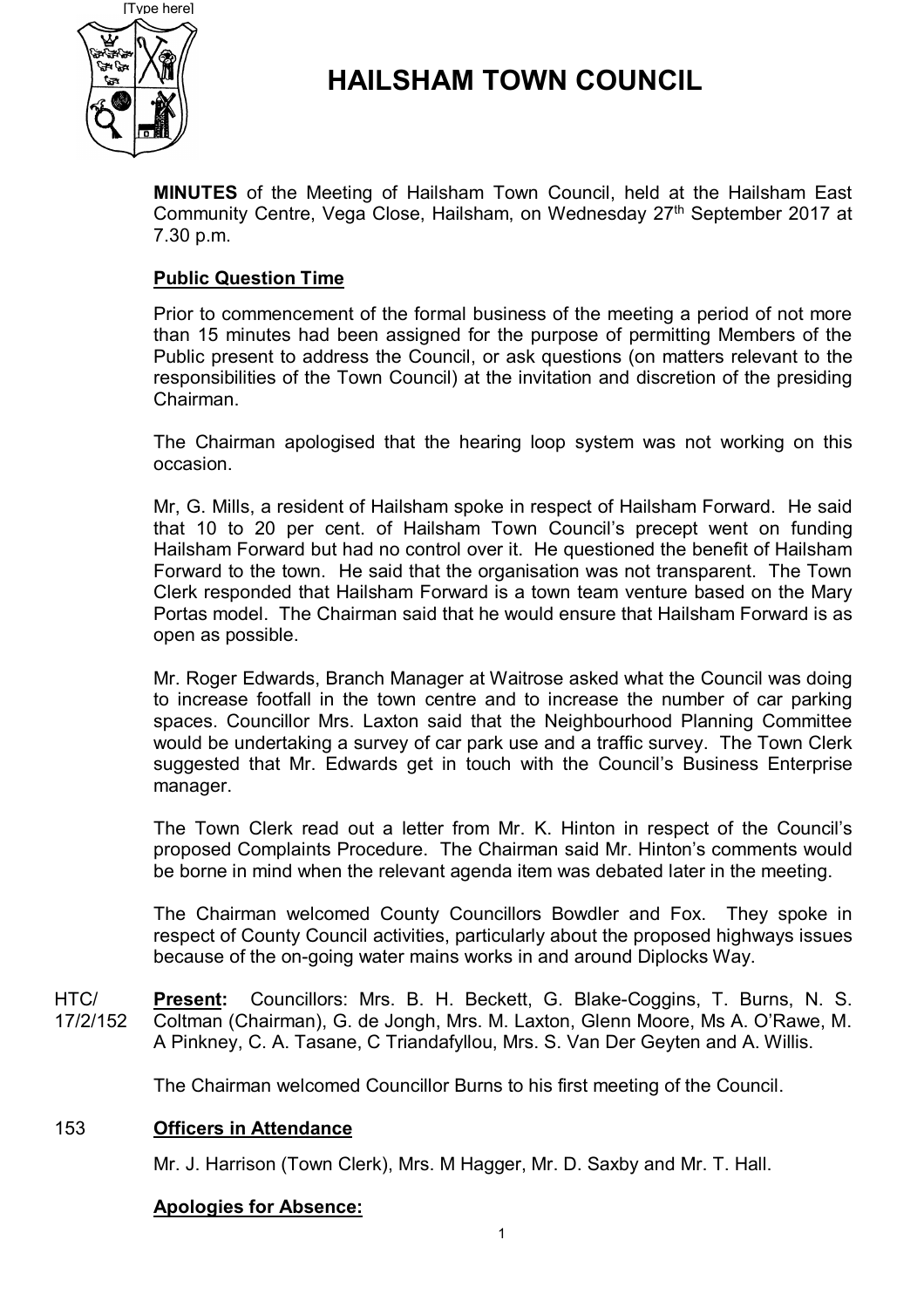Apologies were received and accepted from Councillors F. Berry Mrs. A. Clarke, Mrs. L. Collinson, N. Collinson, Ms C. Collinson-O'Toole, Mrs. S. Cottingham, R. Grocock, Mrs. B. Holbrook, P. Holbrook, Graham Moore and J. Puttick.

### 154 **Declarations of Interest**

Councillor Coltman, Ms O'Rawe, Pinkney and Triandafyllou declared an interest in agenda item 13 – Maurice Thornton Playing Field as they are Wealden District Councillors.

### 155 **South East Water**

The Chairman introduced Mr C. Laming and Mr J Dufour from South East Water, who spoke in respect of the upcoming works in Diplocks Way.

### **Confirmation of Minutes**

- 156.1 Councillor Mrs. Van Der Geyten stated "Mr" should read "Mrs" in minute 114.3
- 156.2 . **RESOLVED** that the Minutes and Reports of the meeting of Hailsham Town Council held on 19<sup>th</sup> July 2017 (Ref HTC/17/2/129-151), as amended, printed and circulated, may be taken as read, confirmed as a correct record, and signed by the Chairman

### **Committee Reports**

- 157 **RESOLVED**, after consideration in accordance with Standing Order 18(e), to receive the following reports of Committees, to approve and adopt the recommendations contained therein and the actions taken as reported therein**.**
	- A. Communities Committee Meeting (30<sup>th</sup> August 2017)

B. Planning & Development Committee Meetings (18<sup>th</sup> July, 8<sup>th</sup> August, 29<sup>th</sup> August and 19th September 2017)

C. Strategic Projects Committee Meetings (9<sup>th</sup> August 2017)

D. Finance, Budget, Resources and Staffing Committee Meetings  $(12<sup>th</sup>$  July,  $26<sup>th</sup>$ July and 13<sup>th</sup> September 2017.

## **Committee Recommendations**

## **Strategic Projects Committee Meeting – 9 th August 2017: Cycle Track**

158 The Town Clerk stated that the Strategic Projects Committee at its meeting on 9<sup>th</sup> August 2017 to recommend to Council that 10 per cent. of the CIL money issued to the Town Council, once the Neighbourhood Plan is in place, is allocated for the cycle track.

Discussion ensued.

**RESOLVED** to support the principle of cycle paths, but at this point it is premature to allocate funds until full costings are received, taking into account the Neighbourhood Plan and the Wealden Local Plan and funding streams are in place.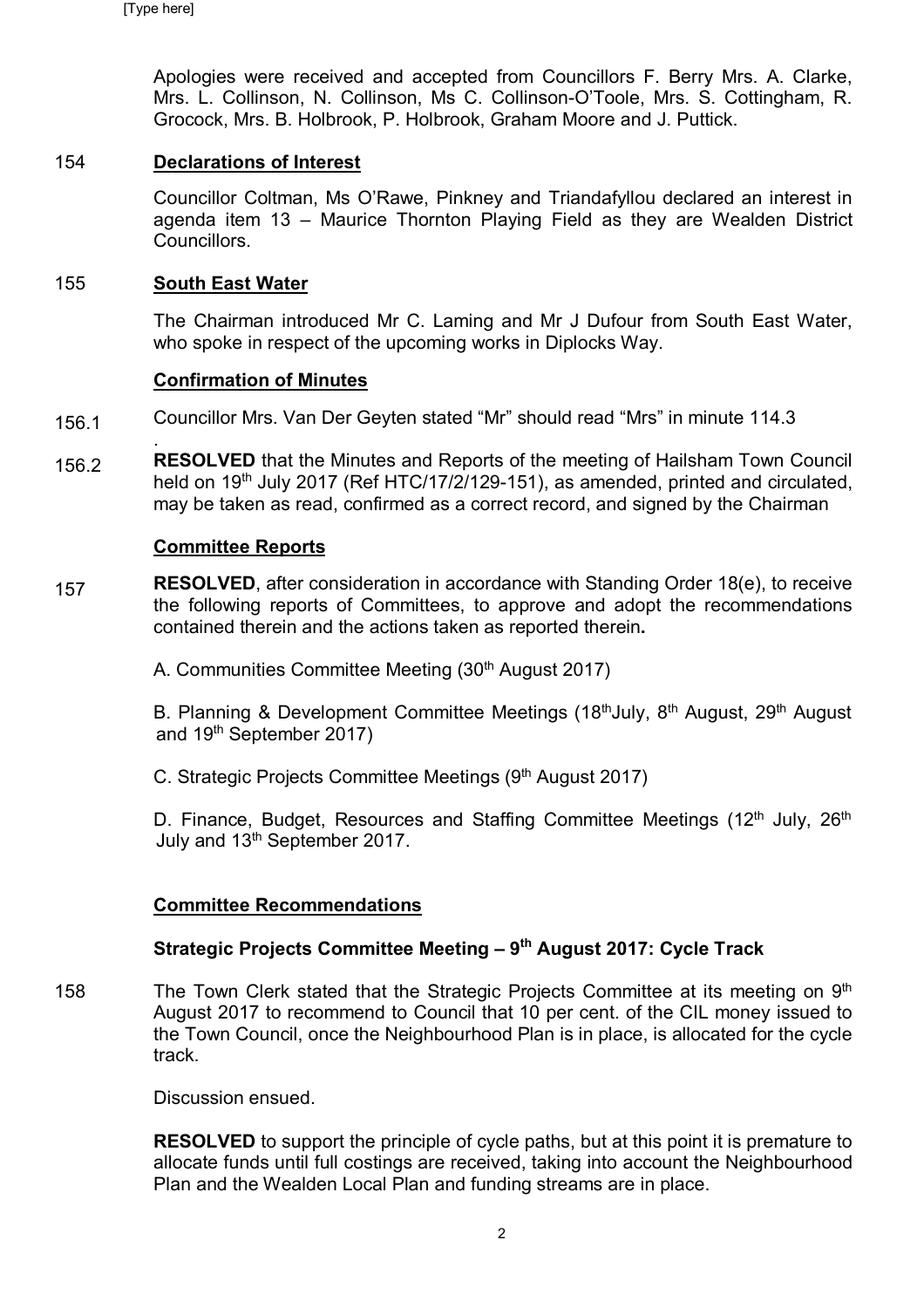### **Finance, Budget, Resources and Staffing Committee Meeting - 12th July 2017: Corporate Assets and Cemetery (Cricket Pavilion)**

159 Councillor Glenn Moore declared an interest in this agenda item as he is a member of the Hailsham Cricket Club

> The Town Clerk said that this matter went back to 2014 when the Urgency Procedures Committee resolved to offer the Cricket Pavilion to the Cricket Club with a commuted sum of £15,220.00 which includes the sum of £5000 previously allocated to external repairs to the pavilion and £220.00 for the removal of asbestos. This would be for a 50 years lease and with the understanding that the Cricket Club intended to expand the footprint of the building as indicated in previous plans. This would be conditional on the Cricket Club providing suitable building insurance, being responsible for all repairs and maintenance to the building, and the Cricket Club meeting the legal costs of providing the lease.

The Cricket Club had not yet signed the lease.

**RESOLVED** that the Cricket Club be given a deadline of the end of December 2017 to sign the lease or the offer be withdrawn.

### **Neighbourhood Plan Committee**

#### 160 **RESOLVED** to:

a) note the minutes from the Neighbourhood Planning Committee Meetings  $(13<sup>th</sup>)$ July and 7th September 2017), and

b) approve the Neighbourhood Plan Committee's delegated authority up to the next Town Council meeting.

### **Committee Membership**

161 Councillor Mrs. Laxton said that she should be on the substitutes' list for the Planning and Development Committee.

> Councillor Ms O'Rawe proposed Councillor Burns be a member of the Communities **Committee**

### **RESOLVED** that:

- a) Councillor Burns be a member of the Communities Committee.
- b) Councillor Mrs. Laxton be a substitute for the Planning & Development **Committee**
- c) Councillor Pinkney be a member of Planning & Development Committee, and
- d) Councillor Willis be a member of the Communities Committee

### **Complaints Procedure**

162.1 The Town Clerk introduced this item and stated that the draft Complaints Procedure as circulated with the agenda was in line with other councils' Complaints Procedures and based on NALC guidelines. The Chairman reminded the Council of Mr. Hinton's comments s read out at the beginning of the meeting.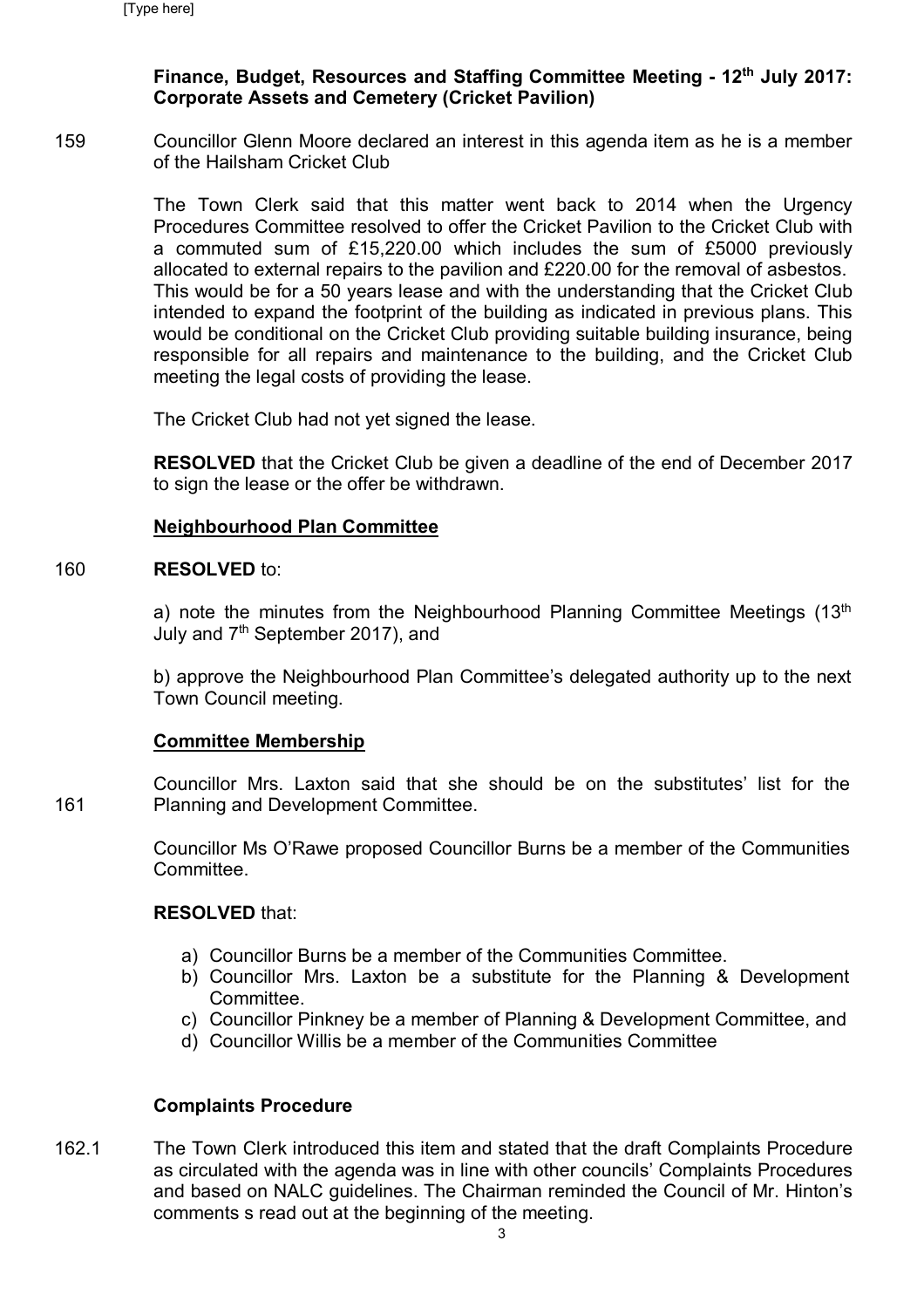162.2

Councillor Mrs Laxton said that she had a number of amendments and these were accepted.

**RESOLVED** to approve and adopt the draft Complaints Procedure incorporating Councillor Mrs Laxton's amendments as appended to these minutes as HTC/17/2/162A.

### **Maurice Thornton Playing Field**

- 163.1 The Town Clerk reported that Wealden District Council had advised that it intended to increase the rent for the Maurice Thornton Playing Field from £750 per annum to £3,500 per annum.
- 163.2 **RESOLVED** to offer Wealden District Council £1,000 per annum in rent for the Maurice Thornton Playing Field and ask for terms for transferring the land to Hailsham Town Council; and to set up a sub-committee comprising Councillors Blake-Coggins, de Jongh and Mrs. Van Der Geyten.

### **Confidential Business**

164 **RESOLVED** that due to the special and confidential nature of the business about to be transacted, and possible disclosure of personal or legal information not in the public interest at the present time, the following items of business be transacted following the temporary exclusion of members of the Public and Press, in accordance with the Council's Standing Orders No. 1E:

> 12 Committee Recommendation to Council - Strategic Projects Committee Meeting: 9<sup>th</sup> August 2017 – Ersham Road Triangle

The reason for exclusion is:

(b) terms of tenders, and proposals, and counter-proposals in negotiations for contracts.

## **Strategic Projects Committee: 9 th August 2017 – Ersham Road Triangle**

- 165.1 Members were asked to consider the recommendation from the Strategic Projects Committee held on 9<sup>th</sup> August 2017 (Minute SPC/17/3/26).
- 165.2 **RESOLVED** to pursue the recommendation from the Strategic Projects Committee held on 9<sup>th</sup> August 2017 (Minute SPC/17/3/26).
- 165.3 This proposal was carried by 10 votes to 2. Councillors Blake-Coggins and Triandafyllou asked that their opposition be recorded.

### **Councillor's Questions/Information Forum**

166 Victoria Gates

> The Chairman reported that a meeting on the use of the Victoria gates would be held soon.

167 Hellingly Precept